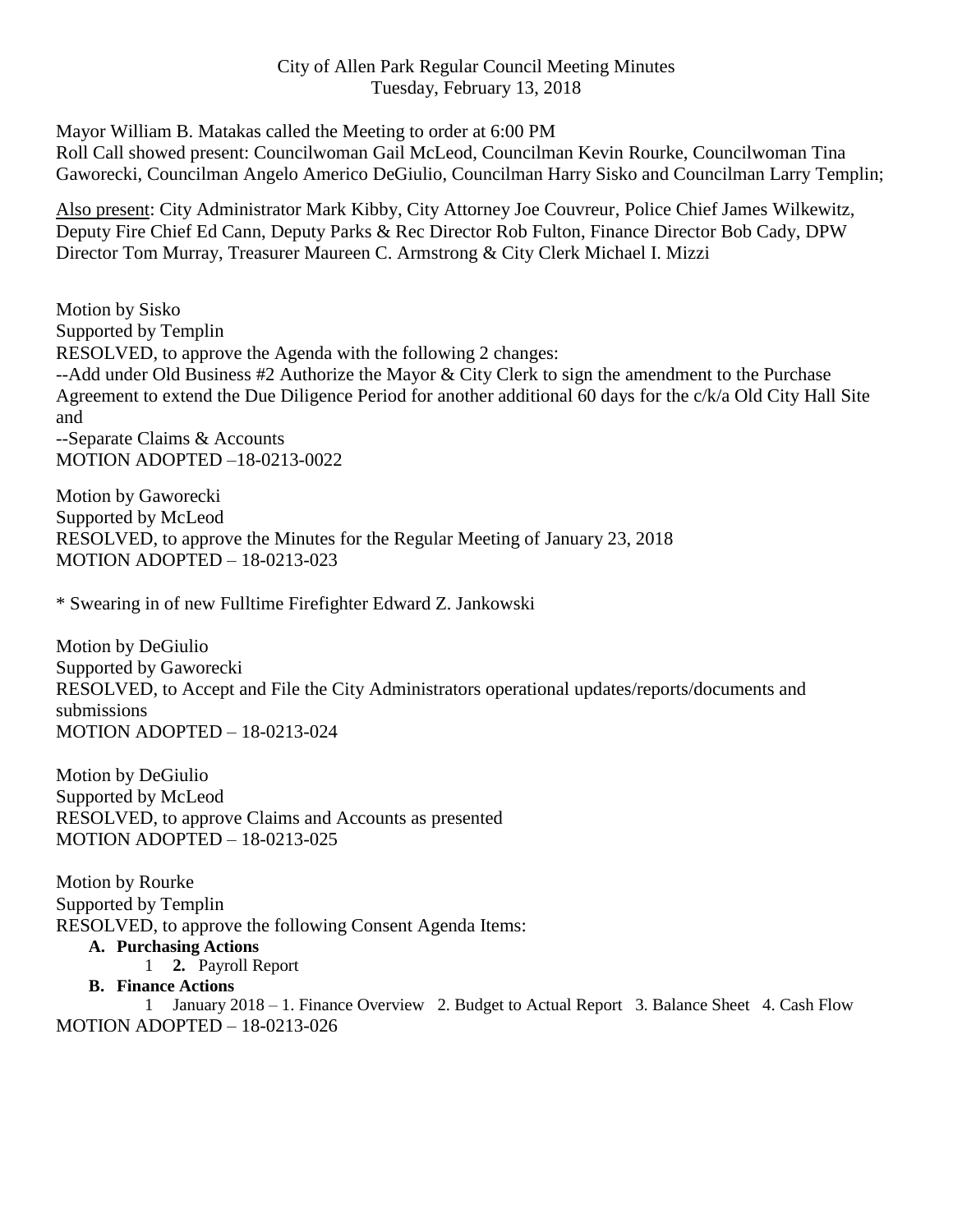## City of Allen Park Regular Council Meeting Minutes Tuesday, February 13, 2018

Motion by Rourke Supported by Gaworecki RESOLVED, to Resolution to recognize the Allen Park Adult Booster Club as a Nonprofit Organization operating in the City of Allen Park for the purpose of obtaining a Charitable Gaming License to sell raffle tickets and such to raise money for their programs MOTION ADOPTED – 18-0213-027

Motion by Sisko Supported by DeGiulio RESOLVED, to approve the Library's request to enter into an Agreement with Haddix Electric to replace the current fluorescent lights and ballasts with LED lamps and ballasts for \$16,519.00 with funds to come from acct. # 271-000-985 (Haddix is the Library's current electrical contractor) MOTION ADOPTED – 18-0213-028

Motion by Gaworecki Supported by Templin RESOLVED, to approve the Building dept. to purchase a 2018 Ford Edge SE from Gorno Ford through the MiDeal Purchasing Bid Program #3958-0092 at a cost of \$25,195.00 with the funds for this purchase that were budgeted will come from account #249-371-985-000 MOTION ADOPTED – 18-0213-029

Motion by Gaworecki Supported by Rourke RESOLVED, to authorize the City of Allen Park to work with the City of Woodhaven on a shared Service Agreement for the use of the Woodhaven Dog Park and the Allen Park Community Center and Fitness Center MOTION ADOPTED – 18-0213-030 with Sisko casting a NO vote

Motion by McLeod Supported by DeGiulio RESOLVED, to have a 1<sup>st</sup> & 2<sup>nd</sup> Reading of Proposed Ordinance #03 – 2018 an Ordinance amending Chapter 6 "Animals", Article II "Dogs and Cats", Division 1 "Generally", Section 6-61, Control of Dogs or Cats off Premises and direct the City Clerk to publish as prescribed by law MOTION ADOPTED – 18-0213-031

Motion by DeGiulio Supported by McLeod RESOLVED, to authorize the Mayor & City Clerk to sign the amendment to the Purchase Agreement to extend the Due Diligence Period for another additional 60 days for the c/k/a Old City Hall Site MOTION ADOPTED – 18-0213-032 with Rourke casting a NO vote

Motion by Sisko Supported by DeGiulio RESOLVED, to Convene into Closed Session for the purpose of Labor/Contract Negotiations as permitted under MCL 15.268 (c) Roll Call Vote: Unanimous MOTION ADOPTED – 18-0213-033